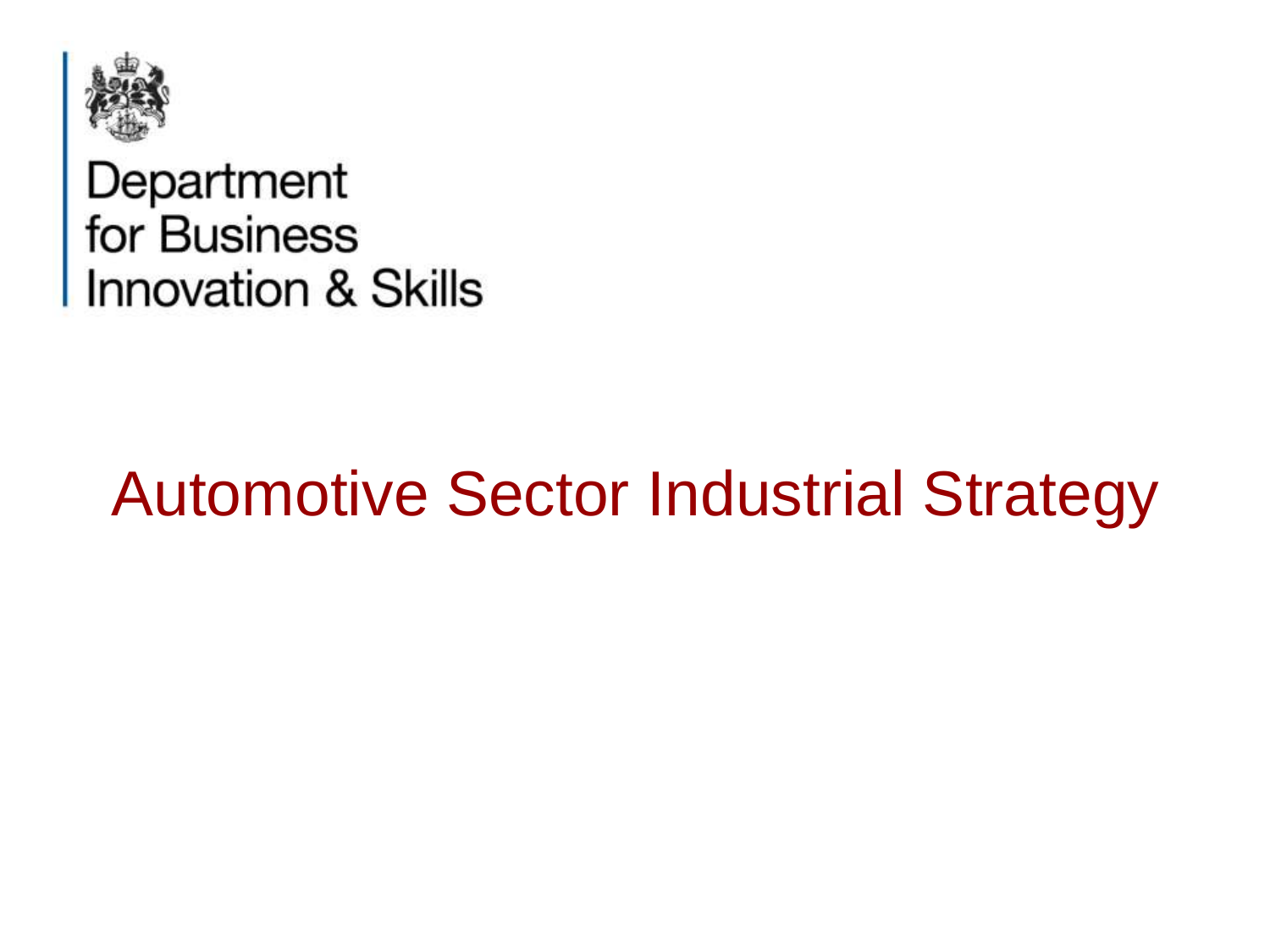### Industrial strategy

Launched by Rt. Hon. Vince Cable MP, Secretary of State for Business, Innovation and Skills on 11th September 2012

*"We will work in a strategic partnership with industry, focusing our support on specific sectors. This is our commitment to growth in action."*



- Providing clarity over Government view of long term direction of travel for UK economy.
- Build confidence and give greater certainty that will encourage businesses to invest and grow
- A whole of Government approach, with each strategy bringing in cross-cutting themes of technologies, skills, access to finance and procurement
- Partnership with business at its heart.
- Providing a spectrum of support to sectors, with strategic partnerships with those sectors where government support can have the biggest impact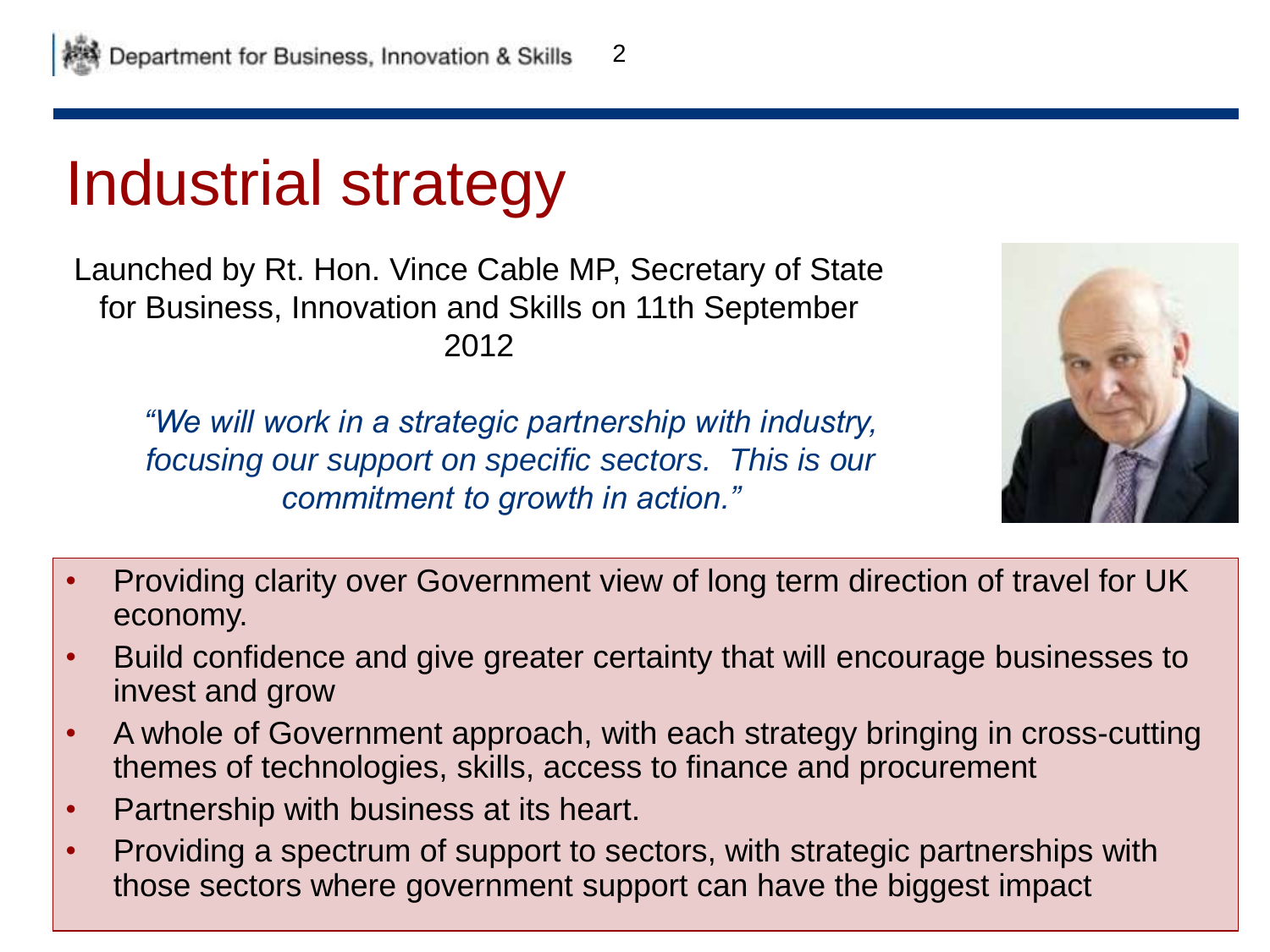## Automotive Sector Strategy

Part of an established and ongoing Government commitment to the UK automotive sector

Delivered – as a partnership between industry and Government – through the existing structures of the Automotive Council

In close cooperation with the SMMT – both as a member of the Automotive Council; and as a representative of the wider automotive industry

All strategies to be published by summer All strategies  $\overline{a}$ be published by summer<br>2013

#### Strategy covers

Passenger car, commercial vehicle, engine and construction equipment manufacturing; looking at volume, niche, premium and specialist vehicles and engines

#### Does not cover

Retail, resale and repairs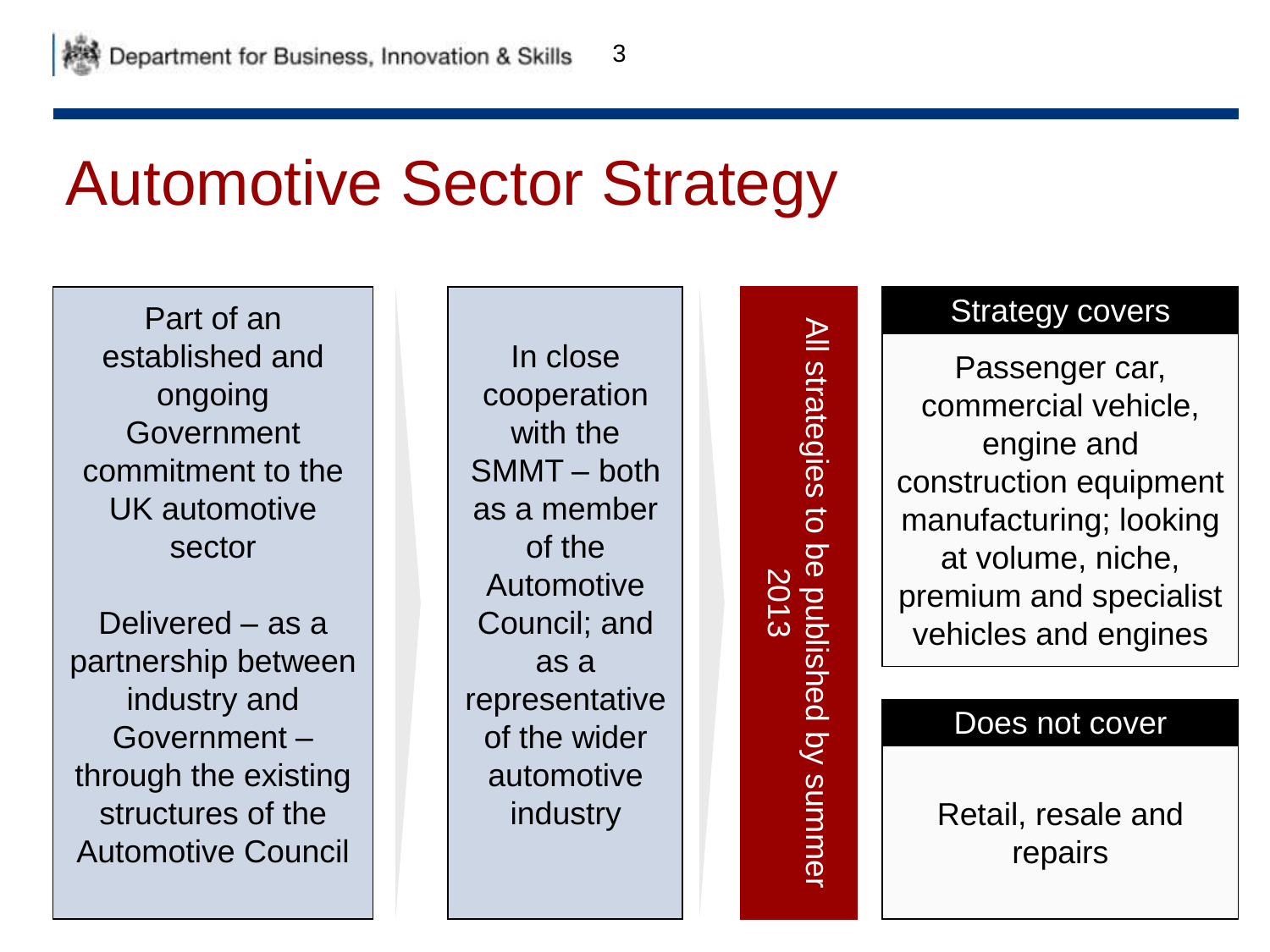## Why focus on automotive?

**Key manufacturing sector for the UK** – showing significant growth

- UK car **production up 9%** in 2012 with record levels of exports – and some forecasts expect a further 30% rise by 2016
- Generated **over £11 billion value added** in 2011
- Plus **£1.7 billion capital investment and £1.5 billion R&D investment**
- Directly employs 140,000 people and estimated further 150,000 through supply chain
- **10% of UK manufacturing jobs**

Sector has key challenges to secure and build on current strengths:

- Securing ongoing investment in R&D and manufacture of new vehicles and engines for on- and offroad vehicles
- Growing and developing the UK supply chain and increasing local content
- Reducing emissions from vehicles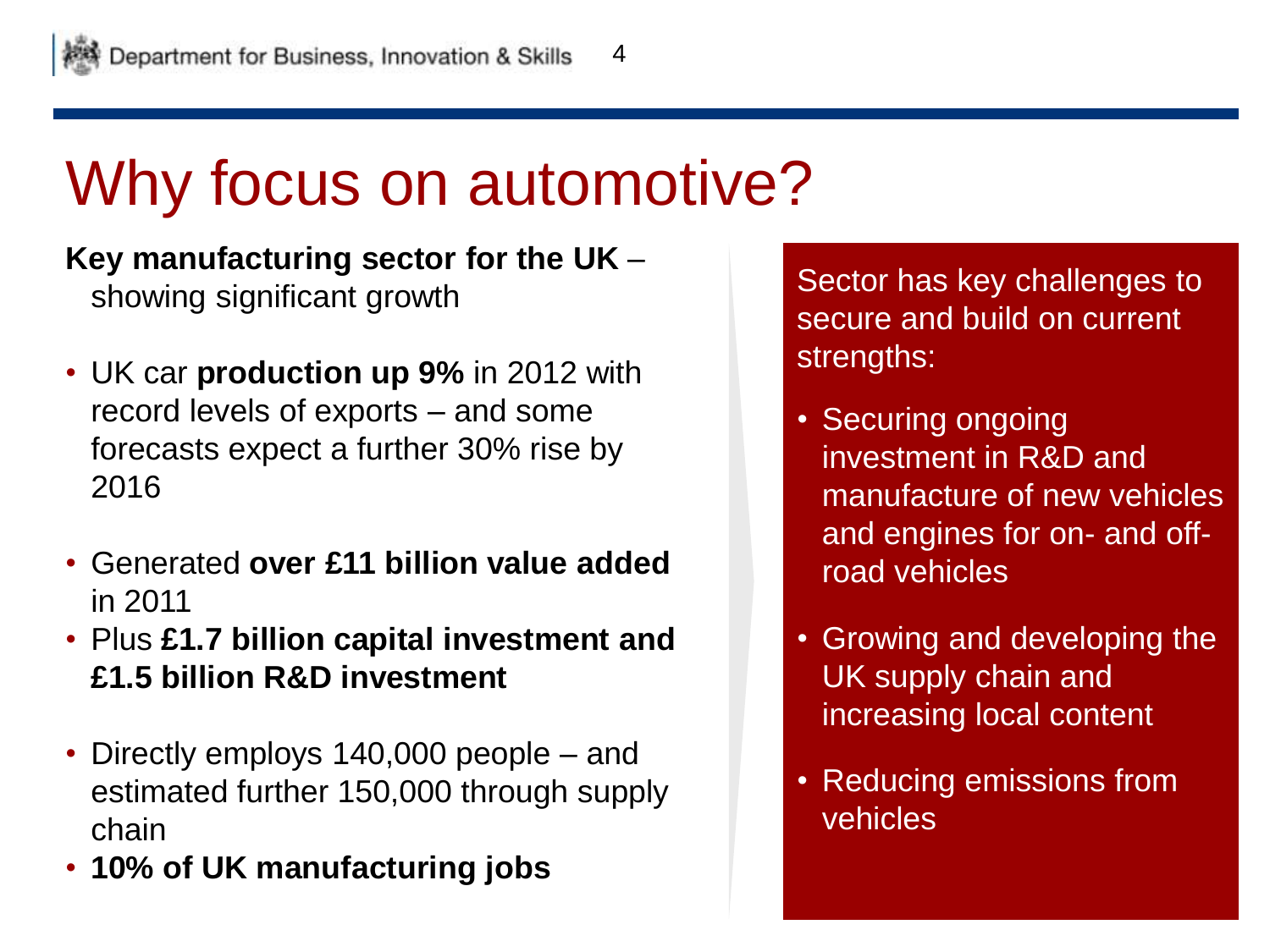# Focus of strategy – 3 workstreams

#### Business Environment including Skills

- Focused on improving the competitiveness of the UK automotive sector
- Key themes: getting the skills right, local and national business environments, creating a competitive and supportive market, the innovation system, and interacting with Europe

### Supply Chain

- Converting the opportunities for increased local sourcing by UK-based OEMs (£3 billion) into increased business for UK supply chain
- Ensuring supply chain has access to finance

#### **Technology**

- Automotive Council Technology Roadmap identified 5 priority technologies
- Strategy focused on action required to realise the industrialisation of those key technologies

#### Linked to key cross cutting themes:

- Cross-strategy focus on technologies, skills, access to finance and procurement
- Promoting the image of the wider manufacturing sector
- Response to the Perkins Review on engineering careers
- Response to Lord Heseltine's report 'No Stone Unturned – In Pursuit of Growth'